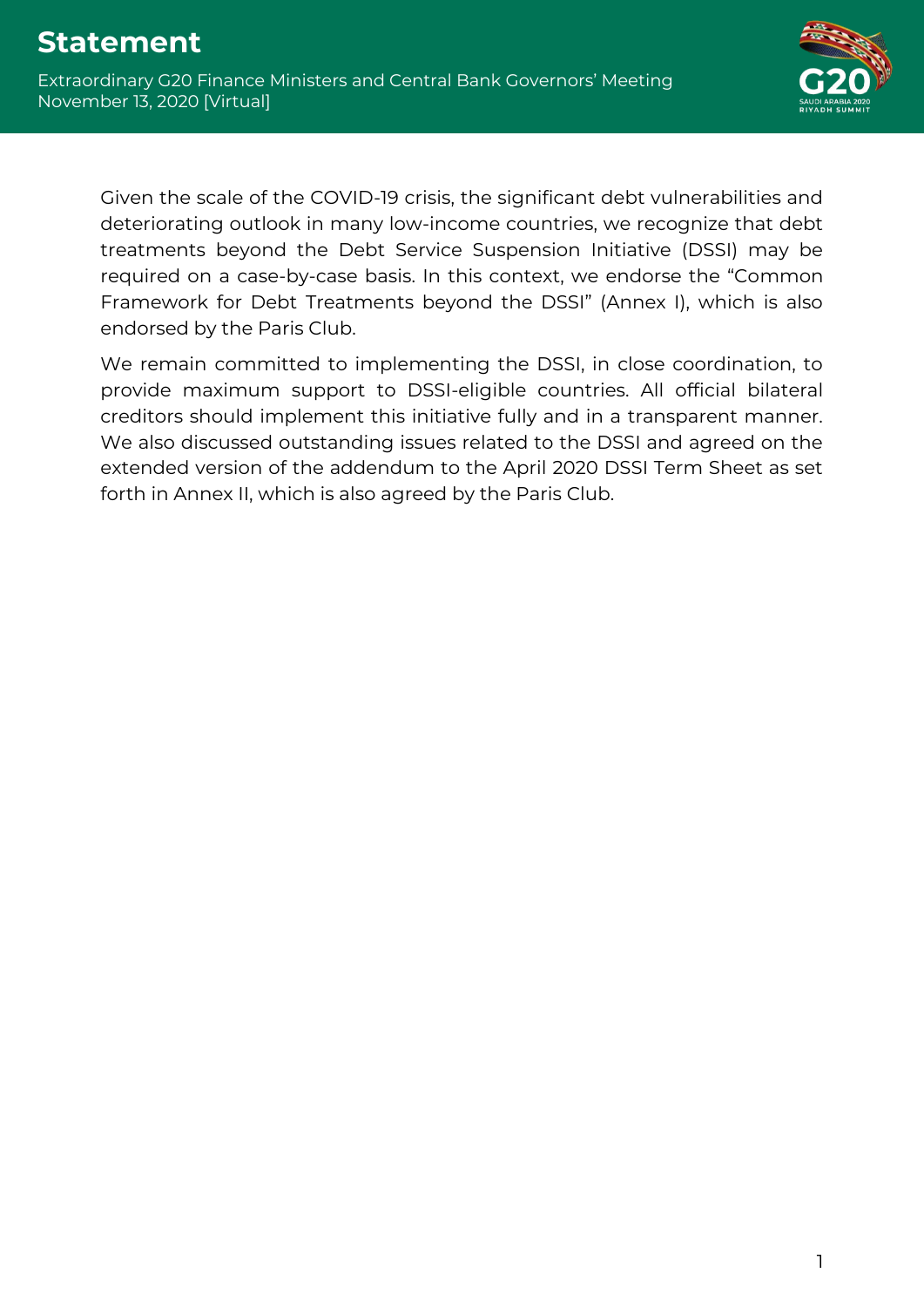

#### **Annex I: Common Framework for Debt Treatments beyond the DSSI**

Recognizing that efficiently addressing ongoing debt vulnerabilities will require a case-by-case approach, but also strong creditors' coordination, the present document sets out a common framework for the G20, which is also agreed by the Paris Club, to facilitate timely and orderly debt treatment for DSSI-eligible countries, with broad creditors' participation including the private sector.

## *Need for Debt Treatment and Debt eligible to the Treatment*

The process will be initiated at the request of a debtor country. The need for debt treatment, and the restructuring envelope that is required, will be based on an IMF-WBG Debt Sustainability Analysis (DSA) and the participating official creditors' collective assessment, and will be consistent with the parameters of an upper credit tranche (UCT) IMF-supported program.

Debt eligible to the treatment will include all public and publicly guaranteed debts which have an original maturity of more than one year. The treatment necessary to achieve sustainability will take into account the cut-off date in the 2020 DSSI term sheet that protects new financing provided after 24 March 2020.

The debtor country requesting a debt treatment will provide to the IMF, the WBG as well as creditors participating in the debt treatment, the necessary information regarding all public sector financial commitments (debt), while respecting commercially sensitive information.

# *Coordination among Official Bilateral Creditors*

All official bilateral creditors with claims on a debtor country will participate in the debt treatment of that country.

All G20 and Paris Club creditors with claims on the debtor country, as well as any other willing official bilateral creditor with claims on the country, will coordinate their engagement with the debtor country and finalize jointly the key parameters of the debt treatment, consistent with their national laws and internal procedures. The joint creditors negotiation shall be held in an open and transparent manner and before finalization of the key parameters, due consideration shall be given to the specific concerns, if any, of all participant creditors and the debtor country.

The key parameters will include at least (i) the changes in nominal debt service over the IMF program period; (ii) where applicable, the debt reduction in net present value terms; and (iii) the extension of the duration of the treated claims. In principle, debt treatments will not be conducted in the form of debt write-off or cancellation. If, in the most difficult cases, debt write-off or cancellation is necessary as a consequence of the IMF-WBG DSA and the participating official creditors' collective assessment, specific consideration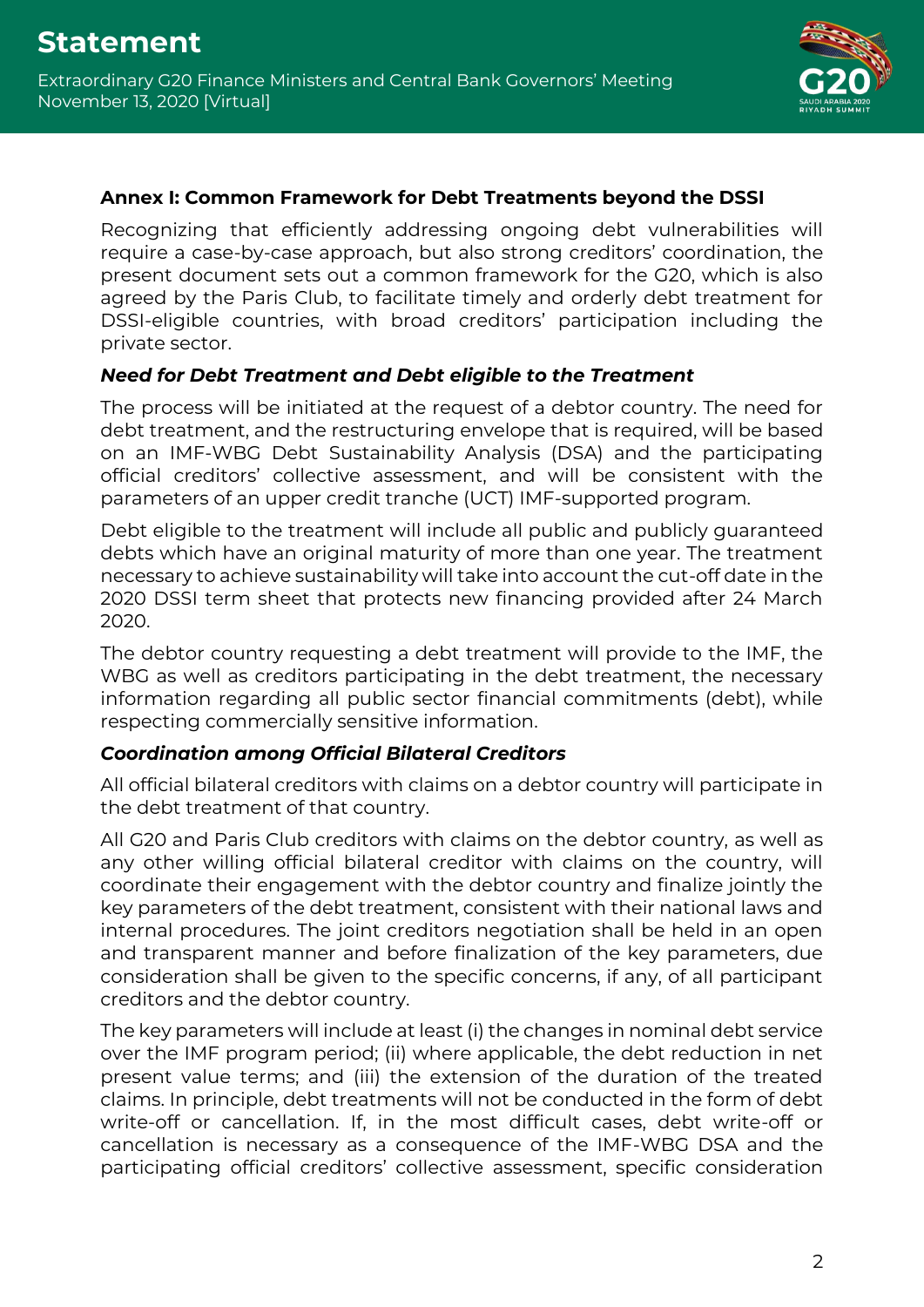

will be given to the fact that each participating creditor shall fulfill its domestic approval procedures in a timely manner while keeping other creditors informed of progress. The key parameters will be established so as to ensure fair burden sharing among all official bilateral creditors, and debt treatment by private creditors at least as favorable as that provided by official bilateral creditors.

The key parameters will be recorded in a legally non-binding document, named "Memorandum of Understanding" (MoU), to be signed by all participating creditors and by the debtor country. Creditors will implement the MoU through bilateral agreements signed with the debtor country. They will continue to closely coordinate and share information on the status of implementation of the MoU.

## *Comparability of Treatment with Other Creditors*

A debtor country that signs an MoU with participating creditors will be required to seek from all its other official bilateral creditors and private creditors a treatment at least as favorable as the one agreed in the MoU. Debtor countries will be required to provide regularly to signatories of the MoU updates on the progress of their negotiations with their other creditors, including through face-to-face meetings if needed.

Assessment of comparable efforts will be based on changes in nominal debt service, debt stock in net present value terms and duration of the treated claims.

Multilateral Development Banks will develop options for how best to help meet the longer term financing needs of developing countries, including by drawing on past experiences to deal with debt vulnerabilities such as domestic adjustment, net positive financial flows and debt relief', while protecting their current ratings and low cost of funding.

<sup>&</sup>lt;sup>1</sup> Different options were used in the past to deal with debt vulnerabilities, including domestic adjustment, increased net positive inflows or debt relief including through schemes such as the Heavily Indebted Poor Countries (HIPC) initiative and the Multilateral Debt Relief Initiative (MDRI). There is currently no consensus on how these previous options might apply to current circumstances.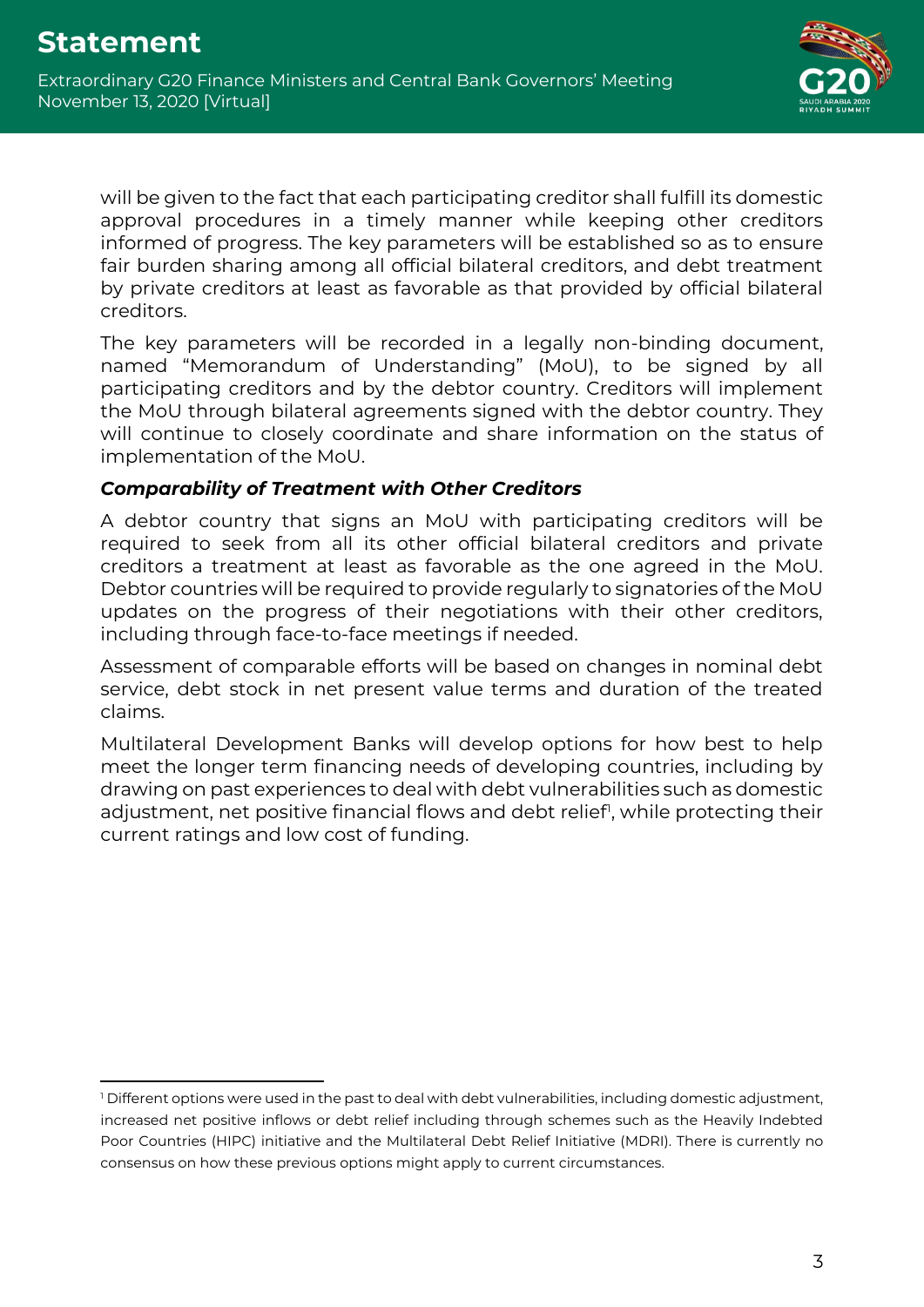

## *Annex II: Addendum to the April 2020 Term Sheet*

**With the view to extend the debt service suspension initiative (DSSI) beyond 2020, the DSSI Term-Sheet of April 15, 2020, is complemented as set forth below. All other elements of the April 2020 DSSI Term Sheet remain applicable.** 

## **Duration of, and eligibility to the DSSI extension**

All countries that were eligible to participate in the DSSI on the basis of the April 2020 DSSI Term Sheet remain eligible to participate in the DSSI extension, except those who failed to comply with the requirements set forth in the April 2020 Term Sheet. We will extend the DSSI to June 30, 2021 for these eligible countries. We will also examine by the time of the 2021 IMF/WBG Spring meetings if the economic and financial situation requires to extend further the DSSI by another 6 months.

#### **Modalities of repayment of the maturities falling due during the DSSI extension**

The repayment period will be 5 years, with a one-year grace period (6 years total).

## **Other complements to the April 2020 Term Sheet**

Under the DSSI and its extension, each beneficiary country is required to commit to fully comply with the limits on non-concessional debt agreed under the IMF Debt Limit Policy (DLP) or the WBG Sustainable Development Financing Policy, but not more.

Each creditor country intends to apply the suspension of debt service from the date each beneficiary country sends a formal request to its creditor(s), in anticipation of implementation of the extension and consistent with the goals of the DSSI to avoid any penalty, late interest, or additional fee. A formal agreement will be signed between the beneficiary country and each creditor country as soon as all the internal procedures are fulfilled. If a beneficiary country has made a payment on any debts which are DSSI-eligible, the official bilateral creditor may offer a return of that payment, under DSSI terms.

Beneficiary countries must request the DSSI from all their official bilateral creditors and not only a subset of them.

Without affecting third parties, the debt service to be suspended under the DSSI also includes payments due where official bilateral creditors are participants on syndicated loans.

The repayment of arrears can be required only after the end of the suspension period and according to a repayment schedule to be decided on a bilateral basis between each creditor and the beneficiary country, taking into consideration the need to avoid bunching effects in the debt service.